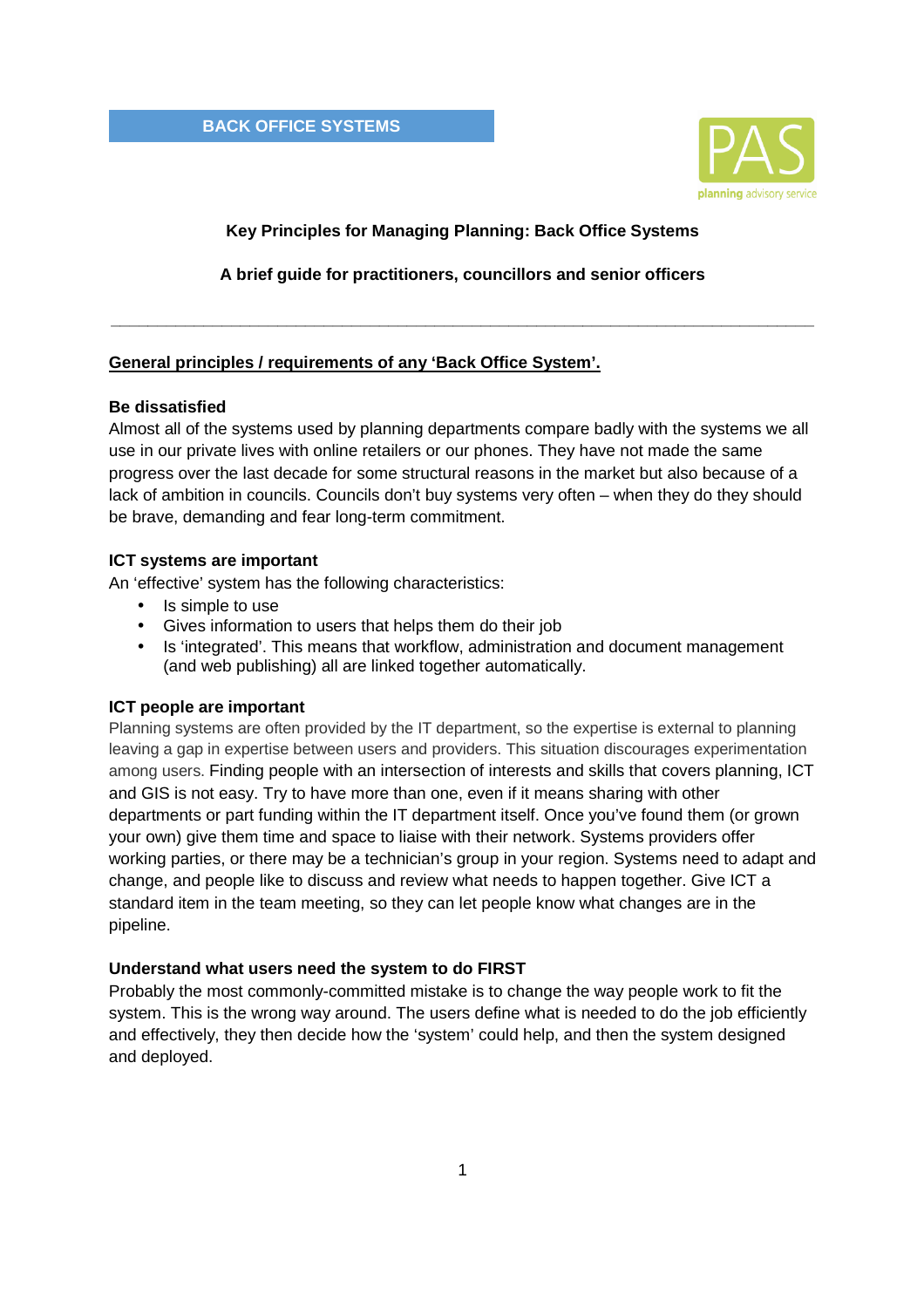

### **Try not to be special**

Every bit of customisation or localised tweaking gives you a long-term headache and additional maintenance cost. Before you design around your existing processes see if you can agree on a standard process (particularly for things like reports, letters, standard communications) with your neighbours. Standardisation brings many benefits – you can share staff, documents and reduce cost. Take care not to confuse standardising systems-driven things (like letters) with standardising your overall approach e.g. to customer service – avoid communicating with customers ONLY by (a systems-driven) email when a phone call would be more effective/customer focused.

## **Do not tolerate work-arounds**

People are ingenious, and any unsolved problems will generate work-arounds. They are often the knock-on effect of designing the work around the system. It is inefficient, wastes resources and misdirects creativity and innovation.

## **Remote access**

Access to the back office system should be available from anywhere to allow remote/home/onsite working.

### **In general**

Make sure there is a process for both the maintenance of the systems/software and updates to the systems. Often Councils will require 'test' areas being set up before they allow updates to be installed. If this is the case in your authority, make sure it is set up at the same time as the new system and make sure that there is a service level agreement to install updates in a timely way, say within 5 working days of it being released. Ensure that when updates take place the staff know what they are and what needs to change in your internal processes, ensuring you DO NOT put in 'work arounds' which can quickly destroy all the hard work you have done!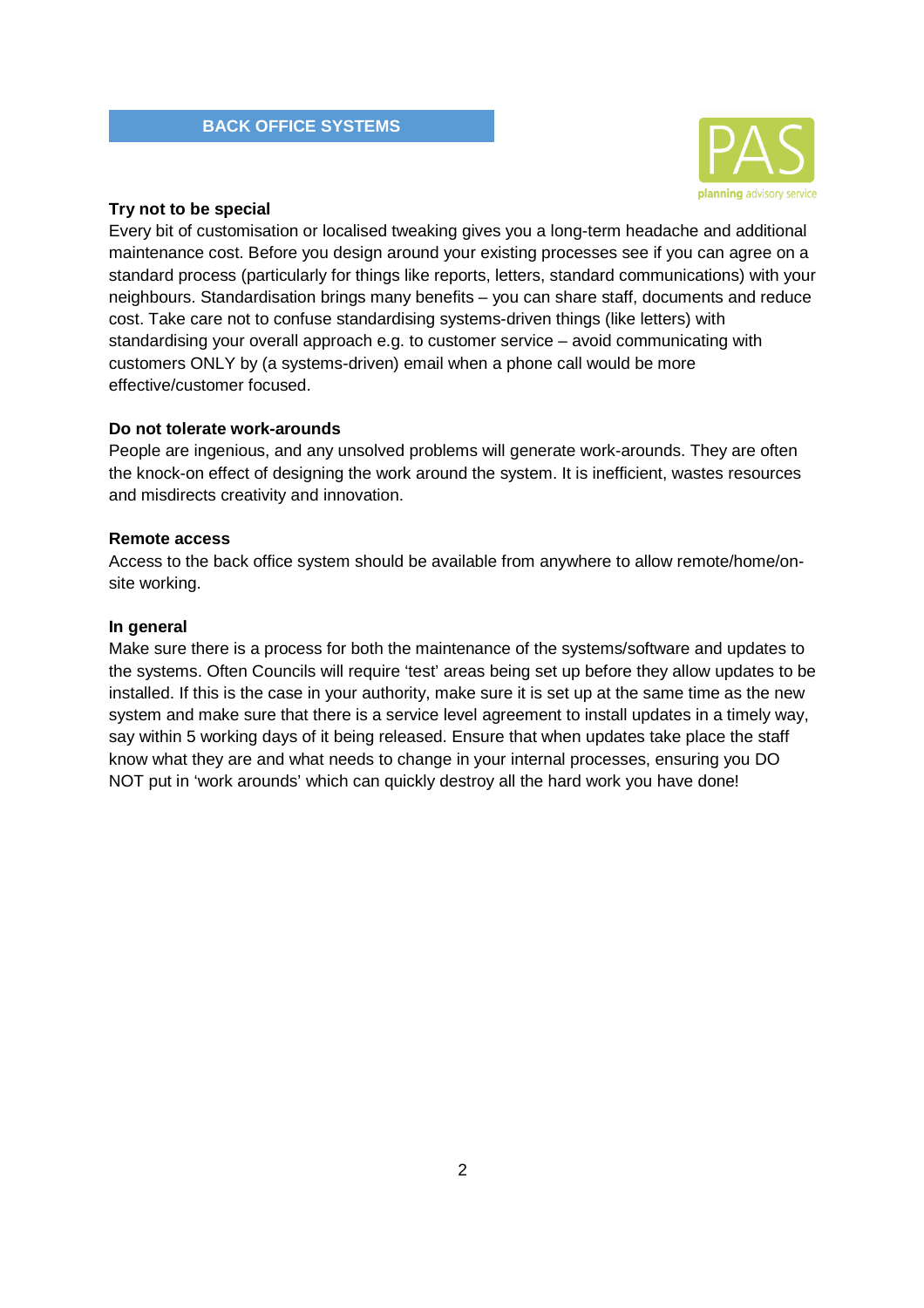#### **BACK OFFICE SYSTEMS**



#### **Part 1: Application processing**

This needs several basic elements:

- A simple layout that reflects the processing of a planning application i.e.
	- o Receipt
	- o Validation
	- o Consultation
	- o Assessment/Report writing
	- o Decision Making
	- o Planning Obligations
	- o Appeals
	- o Summary

## • **Self-populating fields**

Fields within these pages need to be self-populated and validated e.g. electronic data is automatically put into the fields, consultation end dates are automatically calculated and intuitive e.g. decisions on planning applications cannot contain conditions if an application is a refusal!

#### • **Descriptions of the fields need to be clear and self-explanatory.**

Make it easy for people to get things right the first time. Having clear descriptions that everyone understands will reduce errors, inconsistency and incomplete data.

## • **Fields NOT used need to be hidden**

All systems provided by suppliers are generic and not every authority will need to see every input field in the system. Having 'clean' input pages to work with will help speed things up and reduce errors - work towards only having the fields you need displayed.

## • **Reports should be self-populated but simple**

As far as possible with data from within the system and formatted to meet the requirements of the Council (logos etc.). But be careful, some councils adopt a template system so complex that it costs more time than it saves. And, even worse, the outputs of template systems can be poor decisions – full of copy & paste conditions that don't make any sense. Automation – less is probably best.

## • **Workflow**

The system needs to show where each application is in the process, what the next steps are in the process and how timely the processes are being made/completed.

#### • **Standard documents should be 'email-ready'**

All standard documents need to be designed and tailored for electronic communication rather than 'snail mail' and an ability to print and email 'correspondence' at the same time is essential.

## • **Focus on 'active' documents**

The system needs to be able to identify active documents and 'hide' old or inactive document types. This can be a real problem especially if many 'one-off' documents are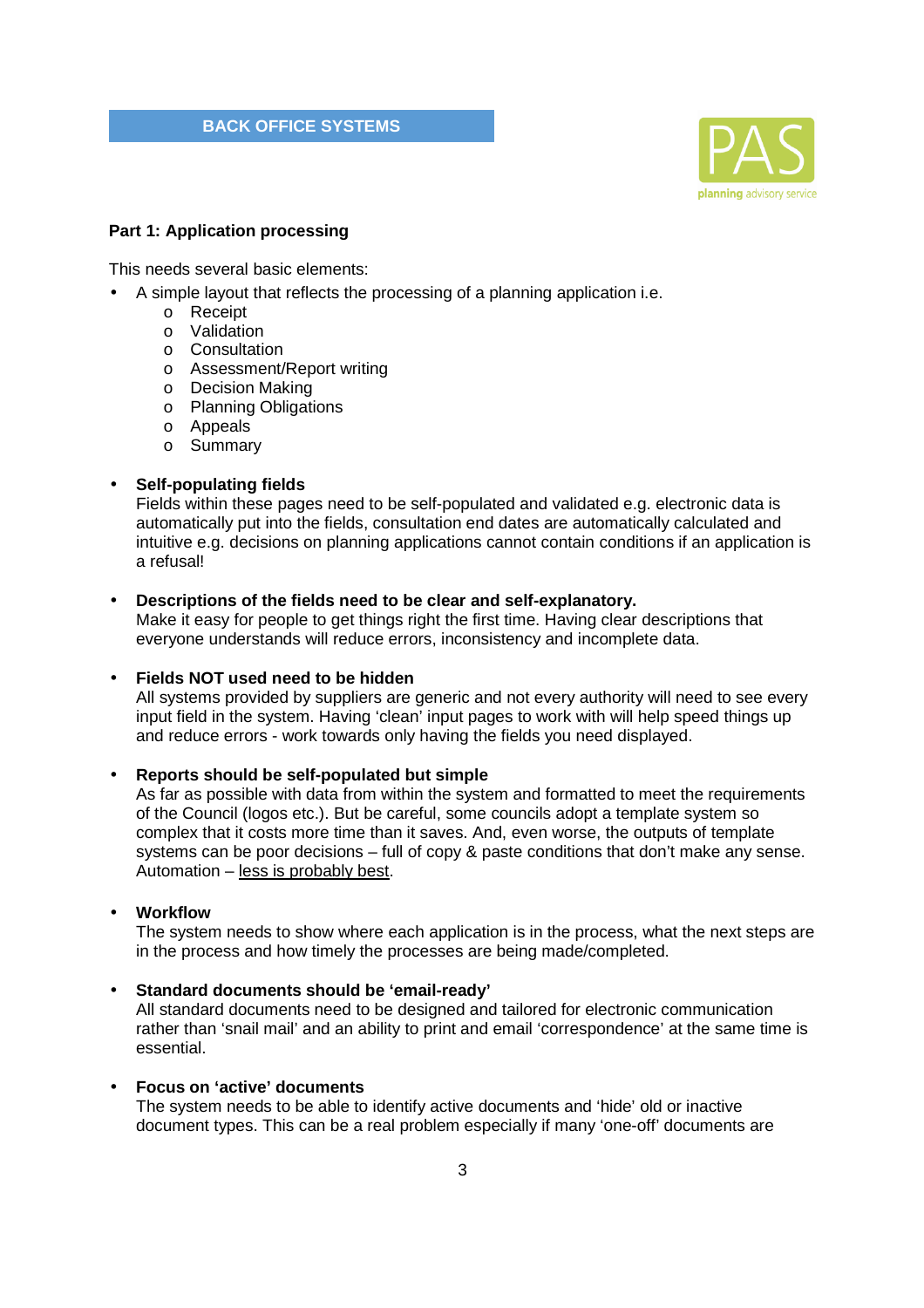

created within the system for special applications. You'll need to take a view on who can change and create documents. It needs to be done with care – you can restrict authority to admins or help everyone understand the need to reduce complexity.

## • **Reporting / monitoring reports (1)**

Standard monitoring reports need to be easily accessed, run and be self-validating i.e. PS1 and 2 returns and any regular management reports needed. Careful thought needs to be given to what reports are produced and how regularly they are run i.e. monthly performance figures against DCLG targets, local performance indicators, delegated v. committee decisions etc.

## • **Reporting / Monitoring Reports (2)**

Stay in control. Remember, these systems are 'relational databases' and that you own the data. You should be able to run standard reports and or 'one offs' simply using a Structured Query Language (SQL) such as MS Access or Crystal Reports. Train your own team to do this. DO NOT rely solely on your system provider to run reports. Reporting should be owned by the team involved, and performance reports should never be a shock.

## • **Auditing**

It is important that you have the ability to see 'who input what data when'. This is a basic necessity to trace the sequence of events and to link training to mistakes.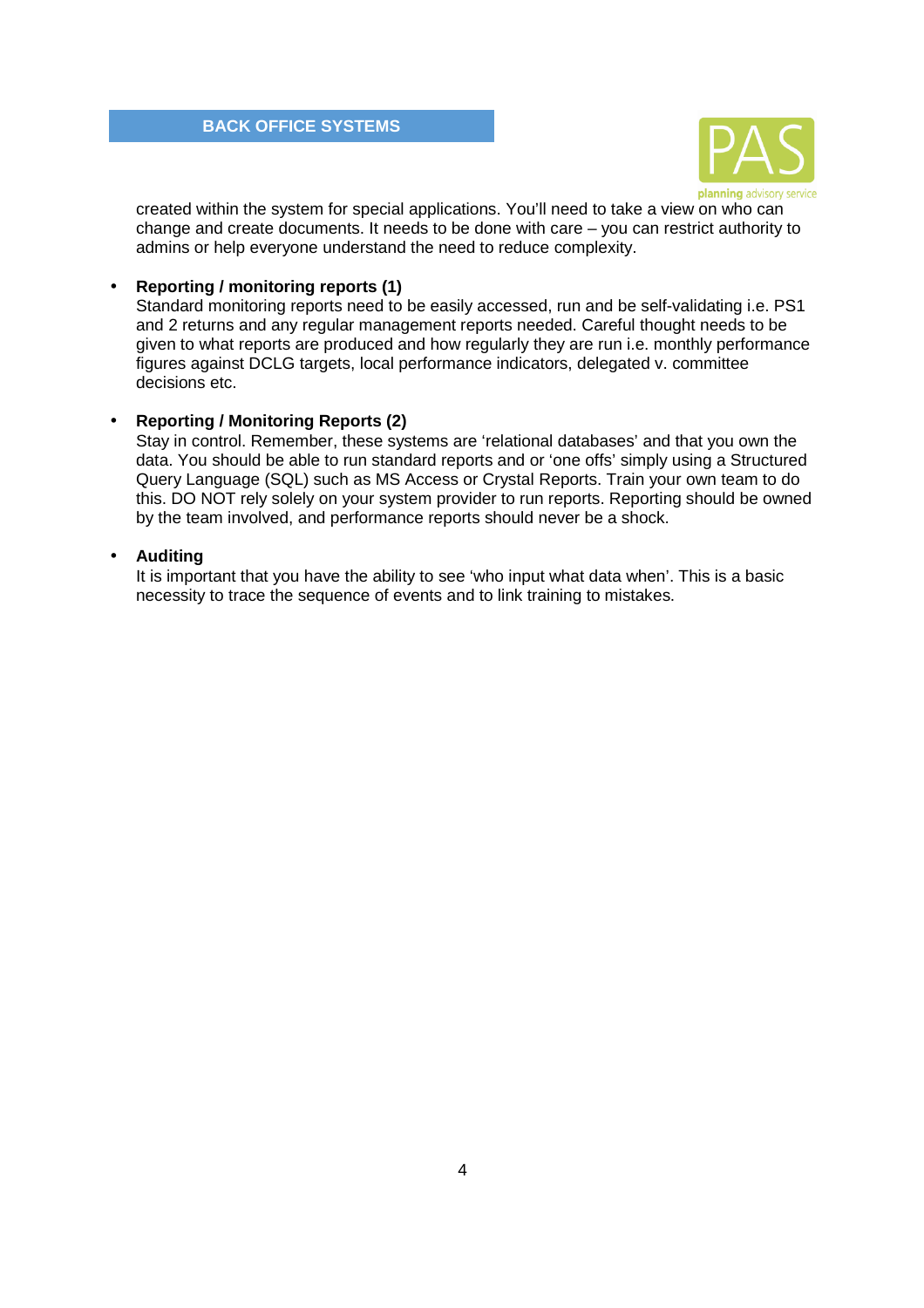

## **Part 2: Document Management (also known as Electronic Document Management System EDMS)**

## o **Linked systems**

Planners need the case on their screen to show the relevant plans and documents. There needs to be a direct link from the 'processing system' to the EDMS. Any joins should be seamless – don't make people type things out of one system and into another.

## o **Efficient filing systems and document naming conventions**

Consider whether different filing systems are required for different responsibilities e.g. Development Management, Tree Preservation Orders, Enforcement or appeals. It may be better to have separate filing systems rather than 'clutter' one system with document types that will only be used by a limited number of people.

### o **Keep the system clutter-free**

Be rigorous in limiting the number of document types as once created they tend to hang around for ever. Every now and then count them and prune ones that don't get used.

## o **Take care with how you describe things**

The descriptions you use for documents will often be what is published on your web site and read by the public. For example, on a small application a simple description: 'Proposed Plan' is fine, but for one where there are 50 proposed plans it is not. In these cases, it may be better (if more time consuming) to have the actual plan title e.g. Northern Elevation, Section A-B etc. Your users will thank you, and your upfront investment will save lots of people time.

## o **Web publishing**

Systems need to be set up so that certain document types, i.e. 'Locplan', automatically publish to the web site when an application is made valid. The system also needs to be able to 'un-publish' documents simply by changing the document type.

### o **Publishing protocols**

Thought also needs to be given as to what documents are published (e.g. all neighbour replies?), consultee comments, officer reports and how long they stay on the web site. Remember, the Part 2 register only needs certain documents to be published. In addition, it is a good idea to have a 'retention policy' setting out how long documents stay in the system before being archived. Remember you can talk to your neighbours about all this.

### o **Avoid duplication**

EDRM systems will also have report writing and 'forms'. This may duplicate or replace standard reports in the 'processing' software. It is always advisable to just use one system rather than two, but there is nothing wrong with using the 'processing' software for just that and producing letters, reports and other documents in the EDRM system. Just not both.